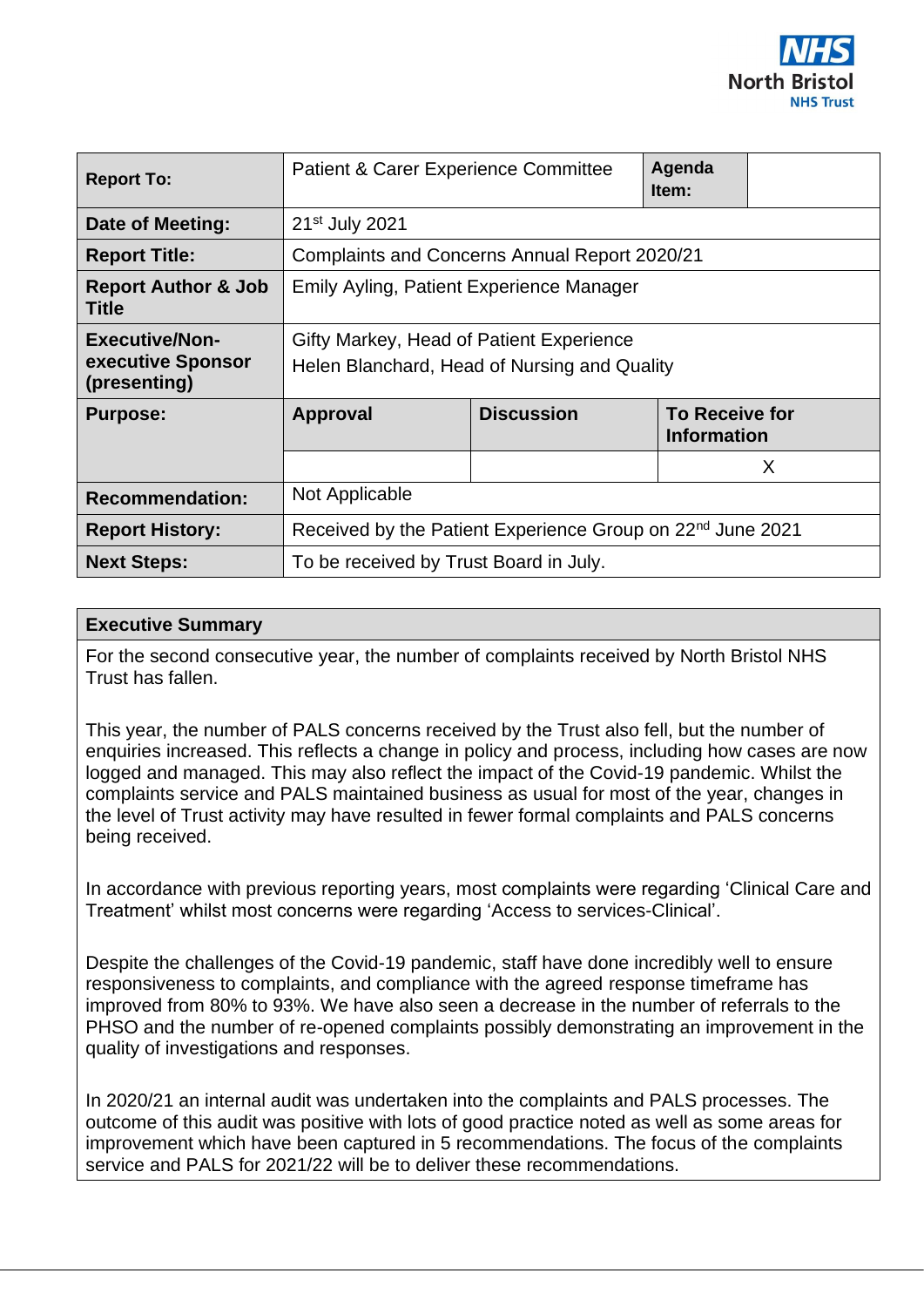

| <b>Strategic</b><br><b>Theme/Corporate</b><br><b>Objective Links</b>                                       | 1. Provider of high quality patient care<br>2. Developing Healthcare for the future<br>3. An anchor in our community |
|------------------------------------------------------------------------------------------------------------|----------------------------------------------------------------------------------------------------------------------|
| <b>Board Assurance</b><br><b>Framework/Trust</b><br><b>Risk Register Links</b>                             |                                                                                                                      |
| <b>Other Standard</b><br><b>Reference</b>                                                                  | Not applicable                                                                                                       |
| <b>Financial</b><br><i>implications</i>                                                                    | Not applicable                                                                                                       |
| <b>Other Resource</b><br><b>Implications</b>                                                               | Not applicable                                                                                                       |
| <b>Legal Implications</b><br>including Equality,<br>Diversity and<br><b>Inclusion</b><br><b>Assessment</b> | The Local Authority Social Services and National Health Service<br>Complaints (England) Regulations 2009             |
| <b>Appendices:</b>                                                                                         | <b>None</b>                                                                                                          |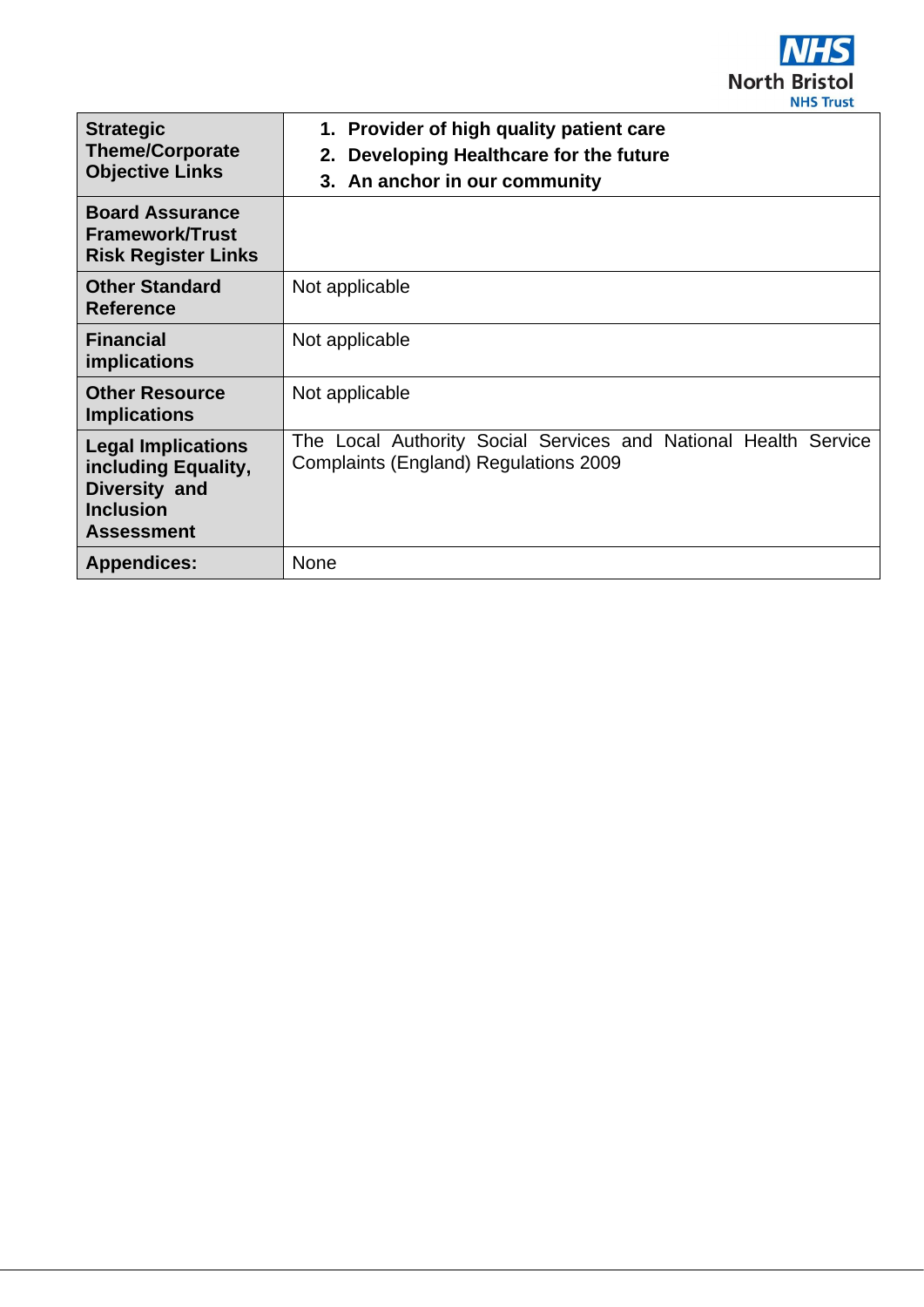

## **1. Purpose**

This report summarises the complaints received from patients, carers and patient representatives during the period 1st April 2020 to 31st March 2021. This report covers feedback from complaints and concerns received by North Bristol NHS Trust.

# **2. Background**

The NHS constitution clearly sets out the rights of patients in relation to raising complaints and expectations on how these should be managed. As a Trust we take this duty very seriously. We want to know when someone is unhappy with the treatment or service they have received. This means we can put things right and learn from the experience of our service users.

# **2.1 Covid-19 Pandemic**

In March 2020 NHS England and NHS Improvement supported a system wide "pause" of the NHS complaints process. This was due to the ongoing Covid-19 pandemic, to allow all health care providers to concentrate their efforts on front-line duties.

Considering this national guidance, we continually reviewed the impact of the Covid-19 pandemic on the Trust and, as staff began to be pulled from their usual roles to support the delivery of clinical care, we chose to introduce an escalation process for the management of complaints and PALS concerns. This was introduced on 23<sup>rd</sup> March 2020. Within this process all face to face local resolution meetings were stopped and moved to a virtual platform. All new complaints and PALS concerns received were triaged against a risk assessment. All urgent cases were escalated immediately to the relevant senior manager and all other non-urgent complaints and PALS concerns were placed on hold. Cases that had been received before the escalation process were reviewed and where possible resolved or placed on hold.

The Trust resumed 'business as usual' (BAU) on 4th May 2020. Cases placed on hold were resumed.

There was further guidance released by NHS England and NHS Improvement on 3<sup>rd</sup> February 2021 during which time the NHS was experiencing a second wave of the Covid-19 pandemic. This guidance stated that whilst Trust's should continue to follow the Local Authority Social Services and NHS Complaints Regulations 2009, it was permissible for a complaint response to go beyond the usually required six months.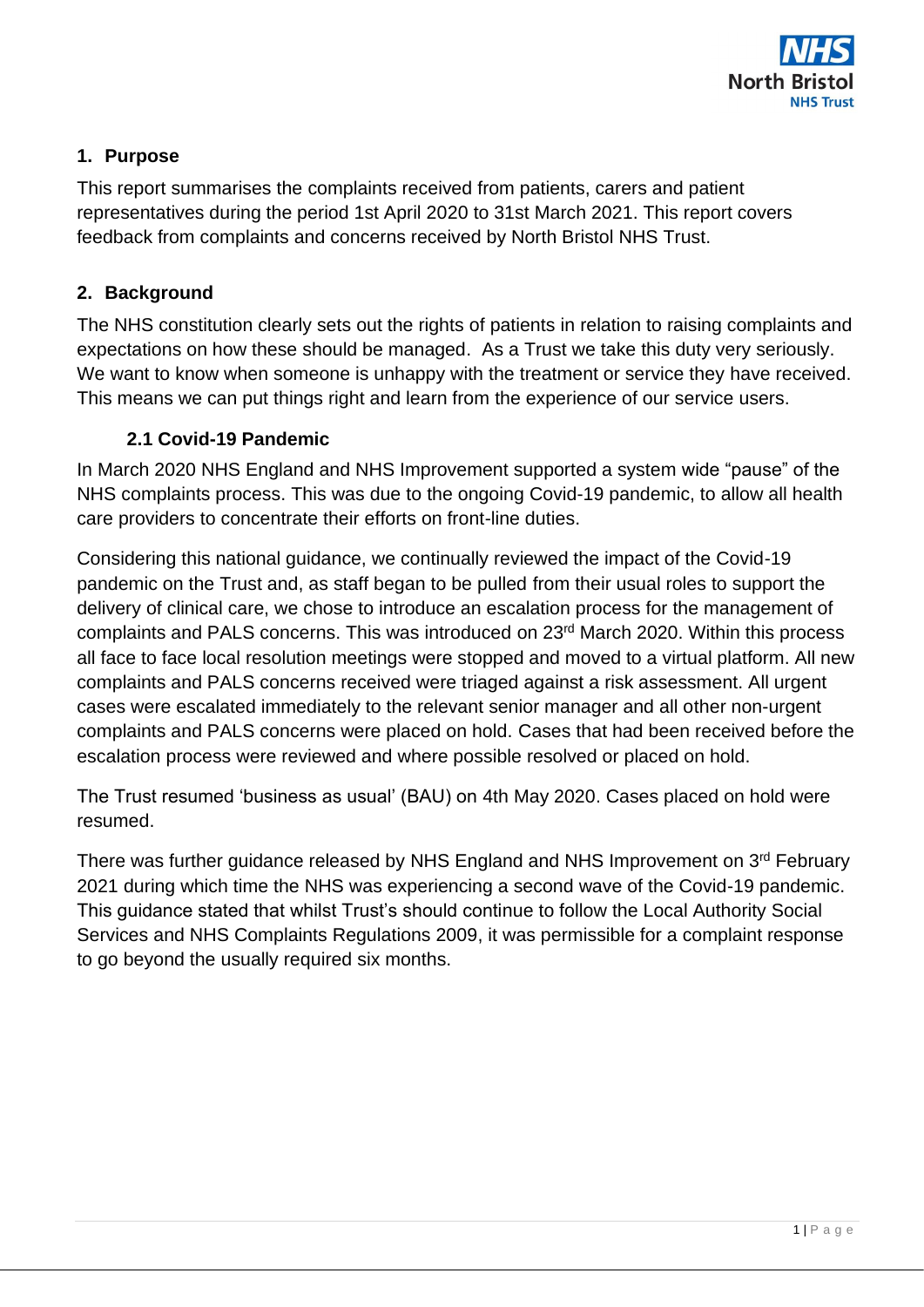

## **3. Summary**

### **3.1 Activity levels**

| 2017/18 | 2018/19 | 2019/20 | 2020/21 |
|---------|---------|---------|---------|
| 592     | 723     | 626     | 492     |
| 800     | 744     | 1,087   | 774     |
|         | 280     | 188     | 659     |
| 67%     | 59%     | 80%     | 93%     |
|         |         |         |         |

Table 1 shows the activity level for each type of feedback received in 2020/21.

In 2020/21, 492 formal complaints were received by the organisation. This is a decrease of 21% from the previous year where 626 formal complaints were received. The decrease in the number of formal complaints received reflects the impact of the Covid-19 pandemic and reduced activity across the Trust.

On 1st May 2020 the policy for 'Managing Complaints and Concerns' was re-launched. The updated policy was developed with divisional teams, the safeguarding team and the patient safety team and, it was reviewed by patient representatives. The main changes included:

- Streamlining the case types from over ten to three: complaint, PALS concern and enquiry;
- Introducing a risk matrix to assist with triaging cases when they are received;
- A different form on Datix for each 'case type' which reflects the different processes each follows;
- Development of a toolkit to support investigators.

In tandem with this, we have continued developing and growing the Patient Advice and Liaison Service (PALS), and increasingly more issues are being dealt with through this route. We have trained all PALS and Complaint Officers to work interchangeably between the PALS and complaints services. This enables our officers to triage issues raised by patients, carers or relatives and, advise of the most appropriate route to resolving the issue(s) quickly and effectively.

It is clear from Table 1 that whilst there has been a decrease in the number of PALS concerns, there has been an increase in the number of enquiries. This is most likely to be due to a change in recording practices as a result of the policy changes. Enquiries are identified as queries or questions of minor significance that can be addressed by the PALS team without needing to go through the divisional patient experience teams. Examples of enquiries include questions about waiting times or rearranging appointments. During the Covid-19 pandemic the process for managing enquiries has been extremely helpful as it has allowed divisional teams to focus on more serious PALS concerns and complaints.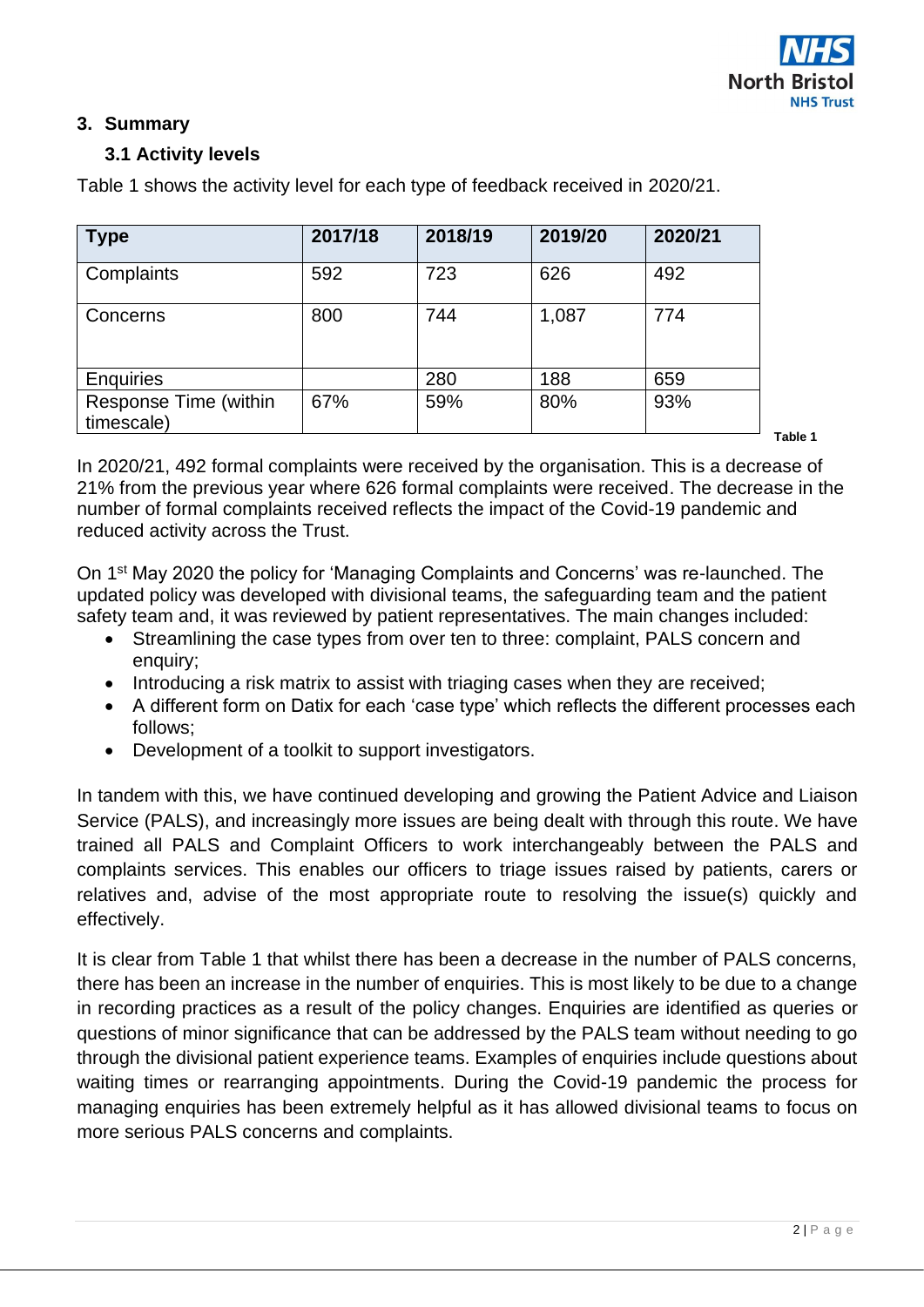

# **4. Complaints Overview**

# **4.1 Complaints by Division**

Chart 1 shows that most complaints received in 2020/21 were received by Medicine (159), followed by ASCR (132). These are the largest divisions and they see the largest number of patients, so this is expected. This is also consistent with previous years.



# **4.2 Complaints by Subject**

Chart 2 shows that in 2020/21 the most common complaint subject was 'Clinical Care and Treatment'. This is consistent with previous reporting years.

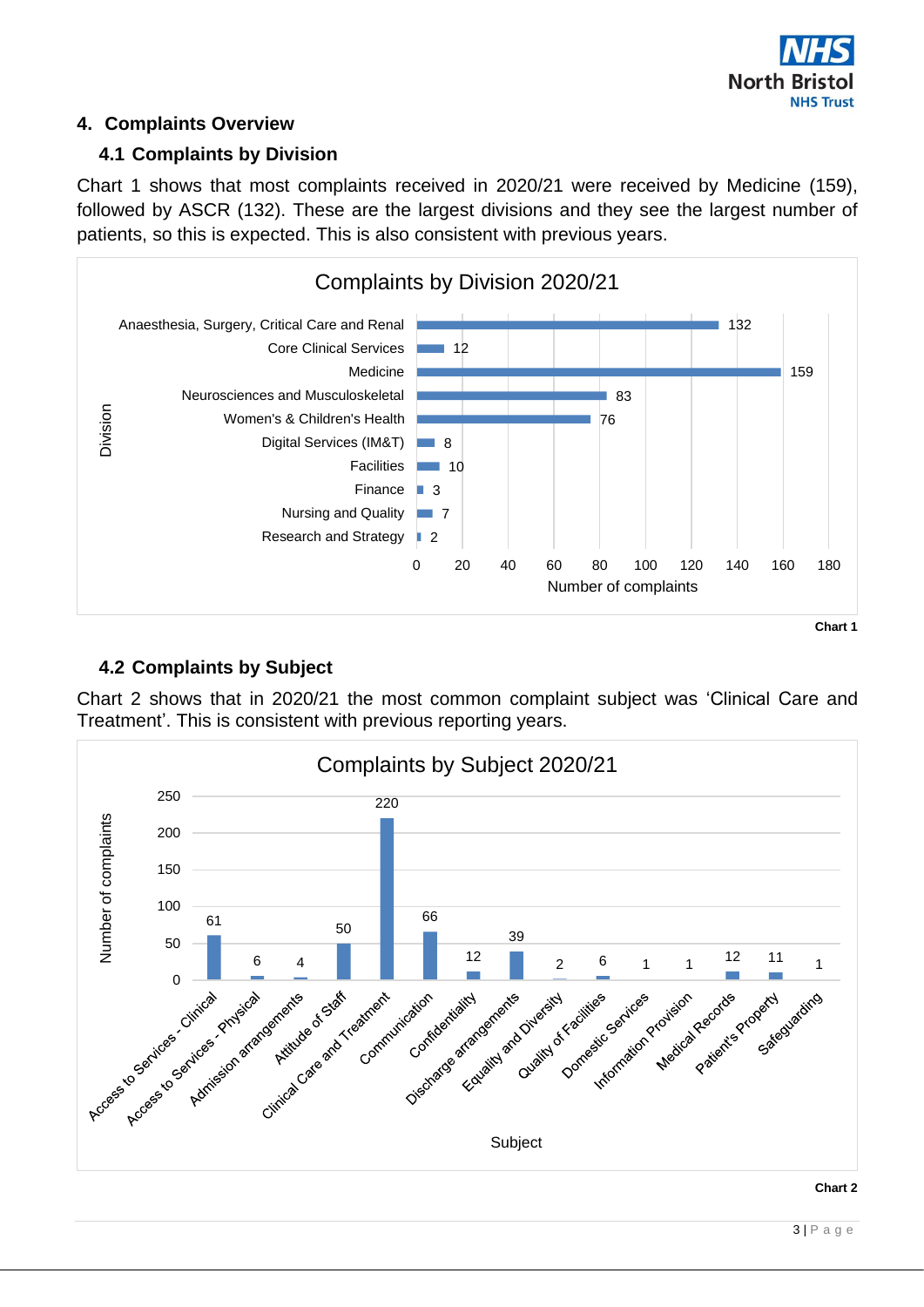

Further analysis within these subjects shows that of the 492 complaints received, between 5% and 10% were regarding or contained issues related to Covid-19. We have seen an increase in complaints regarding 'Access to Services- Clinical'. A deep dive review of these complaints shows the majority were regarding 'Length of wait for appointment', or 'Cancellation of clinic/operation'. This reflects the necessary decision taken by the Trust to pause some activity and reduce service provision in order to focus on the care and treatment of Covid-19 patients.

# **4.3Complaint by Outcomes**

Chart 3 shows that 77% of complaints received in 2020/21 were either upheld or partially upheld. This is slightly less than the previous year where 85% of complaints were either upheld or partially upheld.

We are required to report on the status of complaint resolution to NHS Digital when reporting the KO41a. The definitions given by NHS Digital are included below. Please note the interpretation of these definitions will vary according to each person's judgment. This designation is made following the investigation.

Upheld: If substantive evidence is found to support the complaint, then the complaint should be recorded as upheld.

Not upheld: If there is no evidence to support any aspects of a complaint made, the complaint should be recorded as not upheld.

Partially upheld: If a complaint is made about several issues and one or more, but not all, are upheld then the complaint should be recorded as partially upheld.



**Chart 3**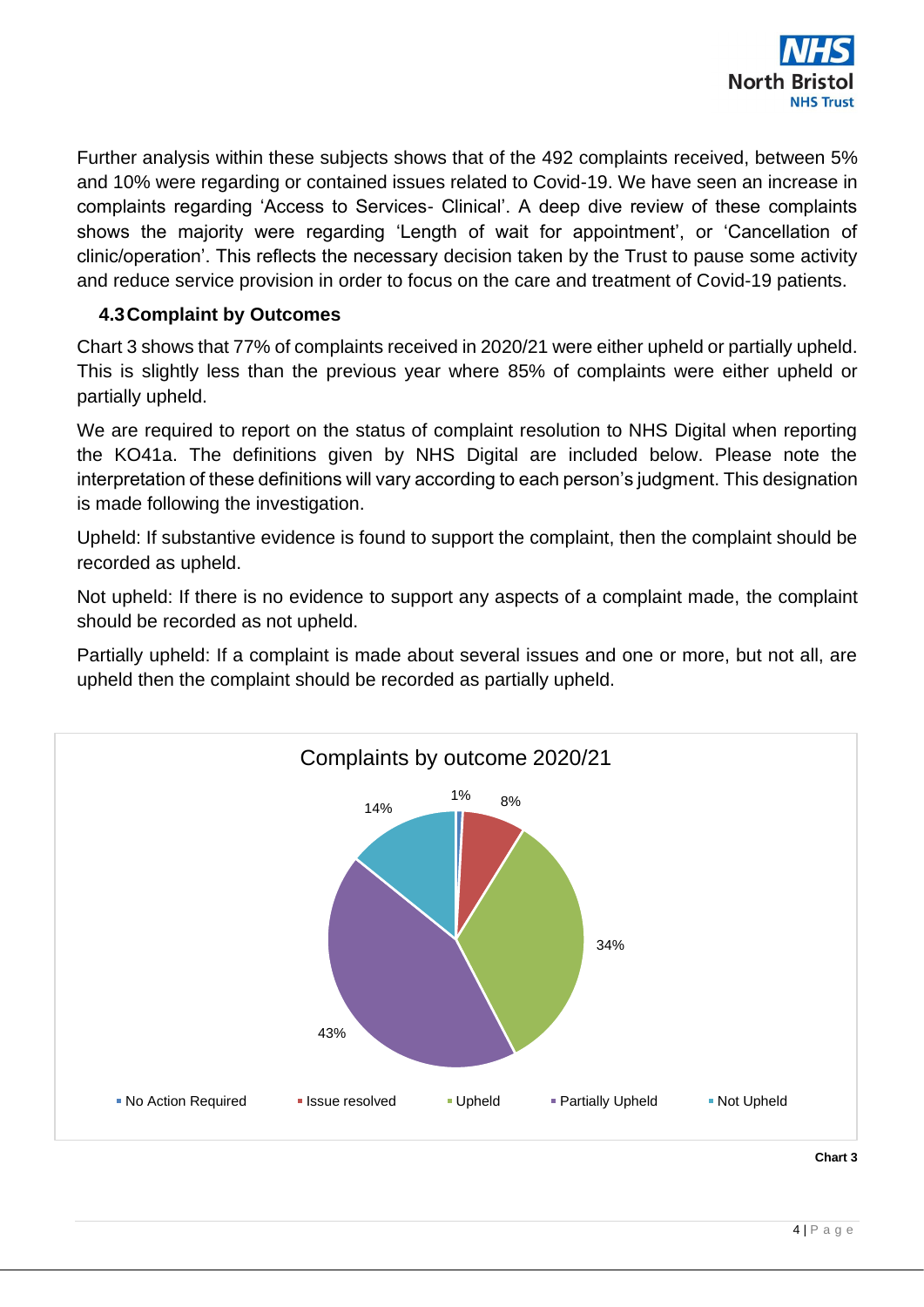

# **5. Complaints: monitoring and compliance**

## **5.1 Reopened Complaints by Division**

It is worth noting that previously, a re-opened/returned complaint was recorded with a new case number in Datix. This case was linked to the original complaint and marked with the case type 'reopened complaint' so we could identify this. Due to a Datix update, we are now able to re-open complaints in the original complaint case and mark these as 'returned or re-opened'.

Of the 492 complaints received, 47 were later re-opened or returned. This is a considerable improvement on the previous year where 90 re-opened complaints were received. This demonstrates the work of the complaints team and divisional teams over the past year and their focus on improving the quality of complaint responses.

# **5.2 Overdue Complaints and Response Rate Compliance**

The chart below shows that the number of overdue complaints is consistently lower each month than previous years. The most overdue complaints received in any month was 2.

Whilst the number of overdue complaints has fallen, the compliance response rate has also continued to improve. This means that on average 93% of complaint responses were received within the timescale agreed with the complainant. This is a significant improvement from 2019/20 and is above the Trust's internal target of 90%.

Our strong performance against both measures is a particularly great achievement given the pressures of the Covid-19 pandemic on NHS services. This demonstrates the commitment of staff to be responsive in their complaints handling.

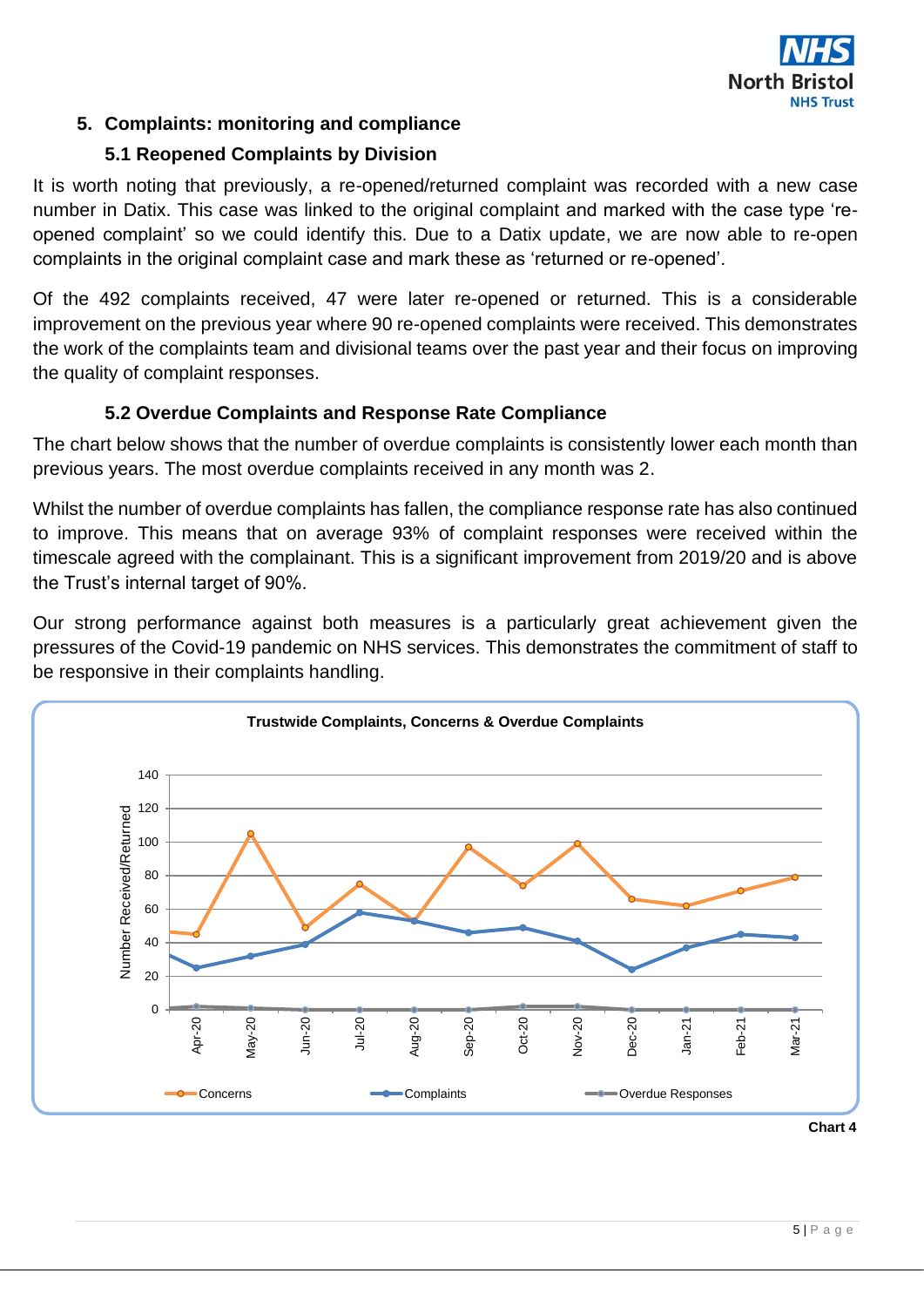

## **5.3 Acknowledgement of complaints**

There is regulatory requirement that all NHS Complaints are acknowledged within three working days. In 2020/21 we have been 100% compliant with this standard.

# **5.4 Parliamentary and Health Service Ombudsman (PHSO) investigations**

Table 2 shows the number of complaint cases that were investigated by the PHSO. In 2020/21, 29 cases were received by the PHSO for consideration. This means 6% of complaint cases were escalated by the complainant to the PHSO. This is a significant improvement on the previous year where 10% of cases were escalated to the PHSO.

This may be due to the Covid-19 pandemic. On 26 March 2020, the PHSO paused their services. This included accepting new complaints and progressing existing cases. The PHSO resumed business as usual on 1<sup>st</sup> July 2020. This break may have resulted in fewer cases being received by the PHSO. The fall in the number of cases received by the PHSO may also be the result of our updated policy. This has led to an improved process for managing complaints, more thorough investigations and robust responses.

| Year    | <b>Number of cases</b><br>received by the<br><b>PHSO</b> | <b>Number of</b><br>cases accepted<br>for investigation<br>by the PHSO | <b>Number of cases</b><br>upheld or partly<br>upheld |
|---------|----------------------------------------------------------|------------------------------------------------------------------------|------------------------------------------------------|
| 2018/19 | 56                                                       | 5                                                                      |                                                      |
| 2019/20 | 61                                                       |                                                                        |                                                      |
| 2020/21 | 29                                                       | າ                                                                      |                                                      |

**Table 2** 

## **5.5 Audit & Feedback**

#### **5.5.1 Complaints Lay Review Panel**

In November 2020 we relaunched the Complaints Lay Review Panel. The Panel is made up of several patient representatives who review and audit a selection of complaints against the Patient's Association's principles for good complaints handling and the Trust's internal complaints procedure. Feedback from the Panel is shared with the Divisional Patient Experience Group (DPEG) to reflect on learning and good practice and, to take forward any actions identified. The Panel met again in March 2021 and is currently convening virtually.

Examples of actions taken following feedback from the Panel include, raising staff awareness about the 'Autism Passport' and 'My Hospital Passport for Autistic People'. We have also updated our acknowledgment letters to have a named contact within divisions.

We are hugely grateful to our Panel who provide us with meaningful feedback, whether this is identifying good practice or room for improvement. In 2020/21 we hope to continue with quarterly Panel meetings, and further recruit to the Panel.

#### **5.5.2 Internal Audit**

An internal audit into Patient Experience took place in November/December 2020 as per the Trust's audit plan. The audit looked at the processes the Trust has in place to capture and respond to PALS concerns and complaints. This included speaking to staff, reviewing policies against regulatory standards and sample testing to ensure processes are embedded.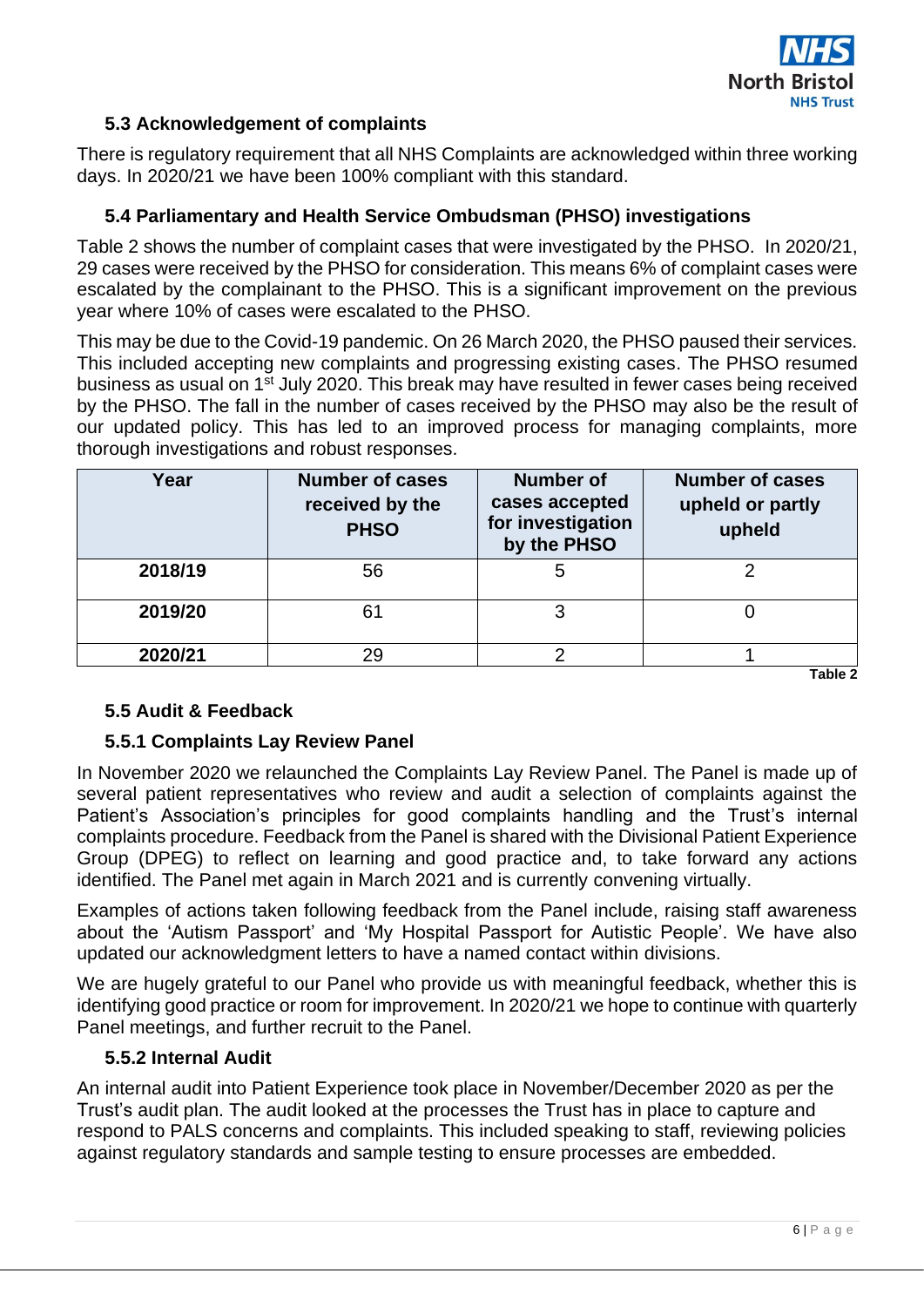

The audit report was finalised in January 2021 and an assurance rating of 'significant assurance with minor improvement opportunities' was awarded. We are very pleased with this rating.

The report noted areas of good practice including: The Trust's Complaints Policy; patient experience staff and divisional complaints leads being competent in their roles and aware of processes and requirements; the Trust's leaflet on how to raise complaints/concerns and the accessibility of this.

The report noted areas of improvement including, divisions working in a decentralised manner and the need for greater cohesion, in particular when it comes to learning. From the areas of improvement, the audit identified five recommendations to build on existing processes and approaches. There are four medium priority and one low priority recommendations which have been agreed. An action plan has been agreed to support the delivery of these recommendations, and these actions will be the focus and priorities for 2020/21.

### **5.5.3 Feedback from complainants**

All complainants are asked to complete a questionnaire to give feedback about their experience of the complaint process. This questionnaire is reviewed monthly by the complaints team and feedback is considered and acted on where appropriate.

In 2020/21, 44 questionnaires were completed. This is a response rate of 9%. Whilst this is low, the questionnaire is optional and therefore it is difficult to improve this.

The questionnaire identified some areas of good practice, 79% of complainants felt listened to and 79% felt that it was worthwhile making a complaint.

Through the questionnaire we have also identified some areas for improvement, only 66% of respondents felt the complaint response answered all the issues they had raised, and only 60% were contacted by the division within 5 days of raising their complaint.

In response to this, the Complaints team has begun a monthly monitoring report which highlights to divisions their performance against key aspects of the complaints process such as making a call to the complainant within 5 working days. Since introducing this report, we have already begun to see an improvement in the number or calls being made.

Comment from the questionnaire:

*"I do not think like I have said in these present circumstances that you could have done anything more than you did on this complaint and I am grateful for the response and I am happy with the actions you have taken."*

#### **6. PALS Concerns**

#### **6.1Concerns by division**

Chart 5 shows the number of PALS concerns received by each division in 2020/21. As with complaints, the most PALS concerns were received by Medicine (215), followed by ASCR (206). Most divisions saw a decrease in the number of PALS concerns received except for Medicine, WaCH and the Nursing and Quality division where there were slight increases.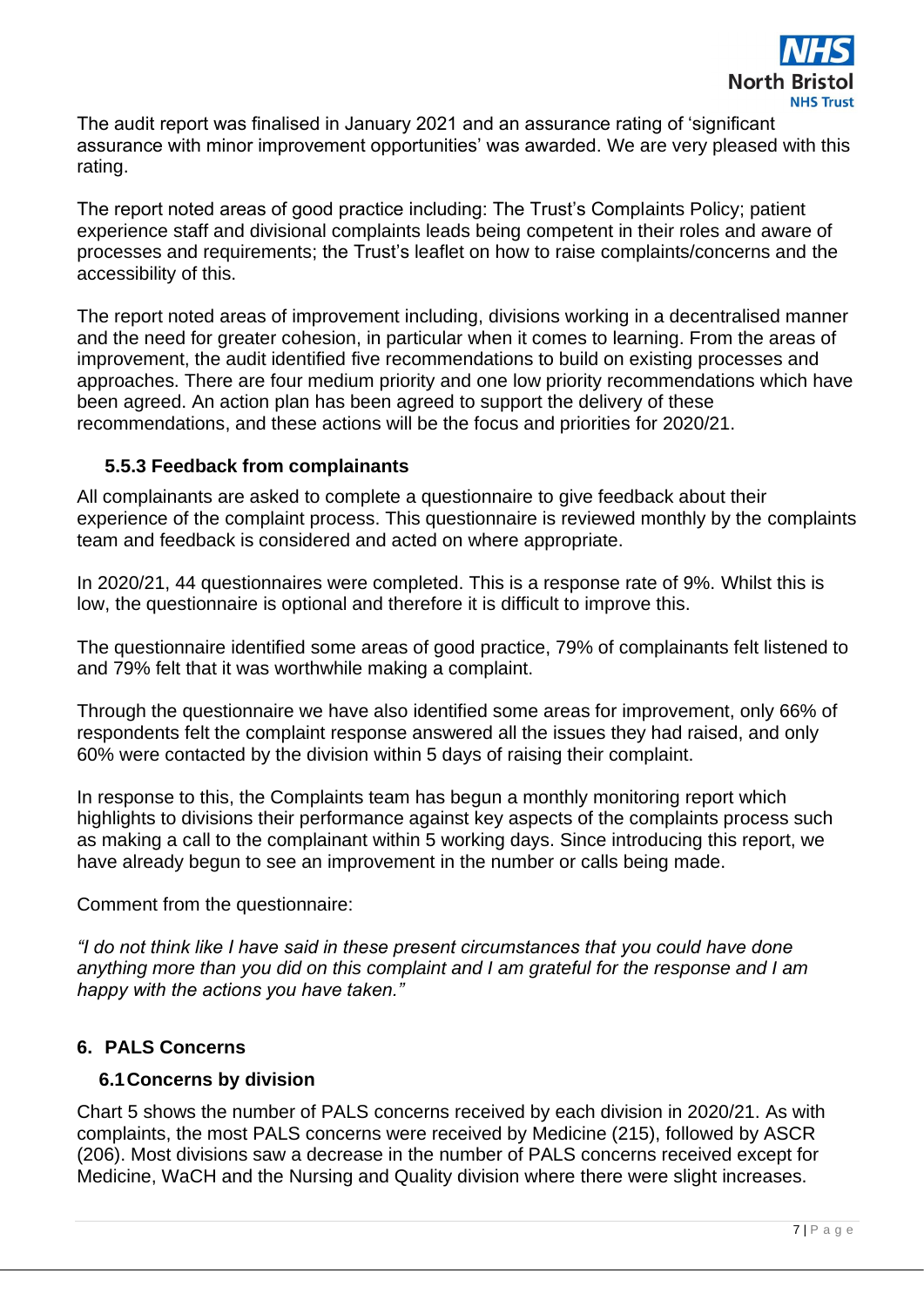



## **6.2Concerns by subject**

Chart 6 shows that the most common subject for concerns received in 2020/21 was 'Access to Services- Clinical'. This is consistent with the previous year and is as expected due to the Covid-19 pandemic and reduced activity across the Trust.

The second most common subject of PALS concerns is 'Communication', followed by 'Clinical Care and Treatment'. Last year, the 'Communication' was the third most common subject. The increase in concerns regarding 'Communication' is in part due to changes in visiting during the Covid-19 pandemic.

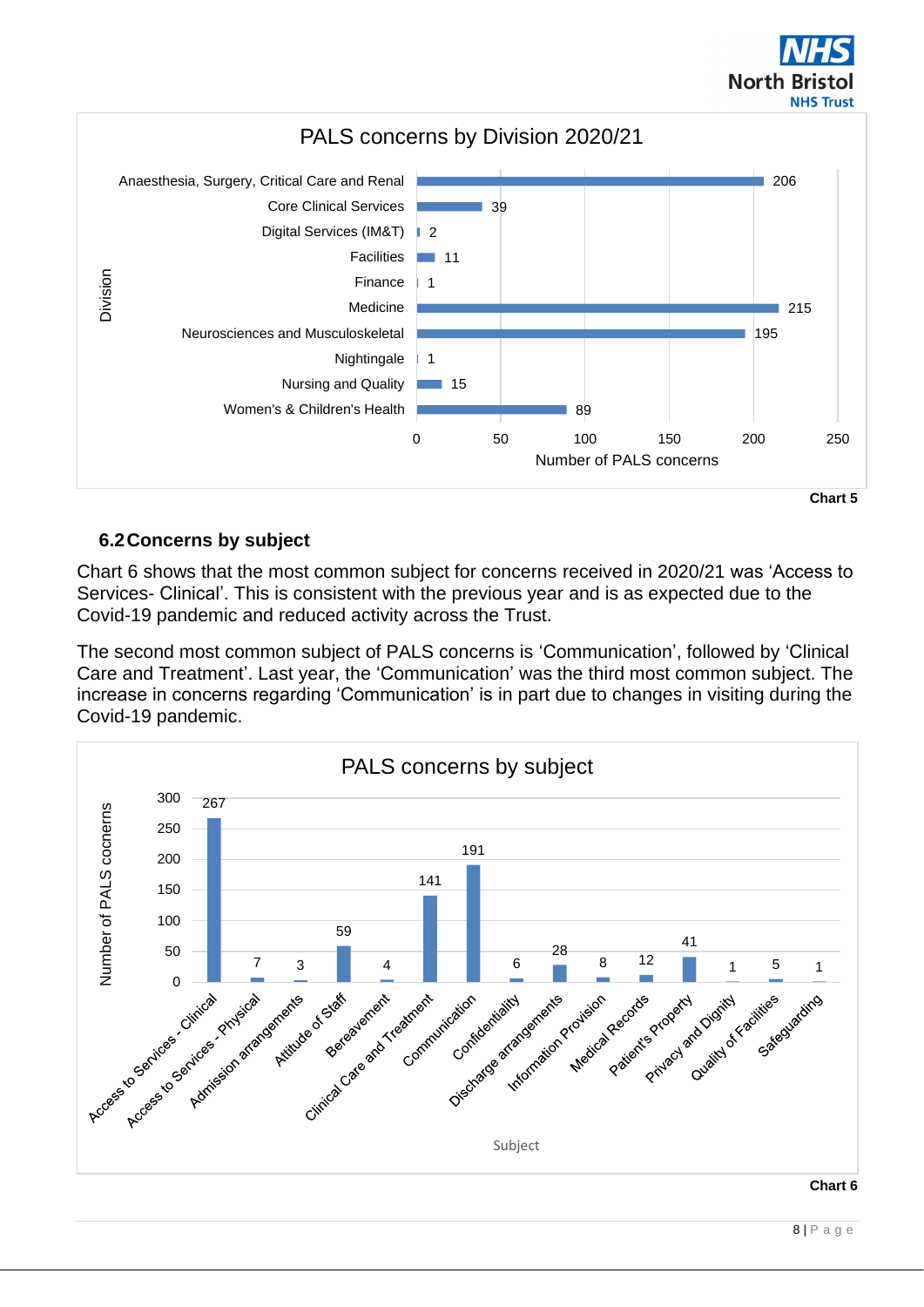

# **7. MP Enquiries**

In 2020/21, 6 MP enquiries were received. This is one fewer than the previous year.

MP enquiries are triaged upon receipt to determine the most appropriate process for managing these. If the issues can be investigated quickly the PALS concerns process is likely to be followed in order to resolve these efficiently. On occasion it is more appropriate to manage these through the complaints process with a longer formal investigation.

## **8. Compliments**

As identified in previous annual reports, the process for recording compliments required review and improvement. Historically there has been a risk of duplication when recording compliments. In 2020/21 we also updated our process for recording compliments. We have now streamlined the process to assure ourselves that compliments are only being recorded once, by divisional teams. This also enables divisional teams to ensure clinical staff hear positive feedback directly. The change in process is likely to explain why there has been a significant reduction in reported compliments. The number has fallen from 8,072 in 2019/20 to 3,672 in 2020/21.



The chart below shows the number of compliments received by each division.

# **9. Learning and Improvements**

Examples of learning from complaints that has led to improvement actions being taken include the following:

• Electronic patient handover using the IT platform Careflow Connect has been rolled out across the Trust;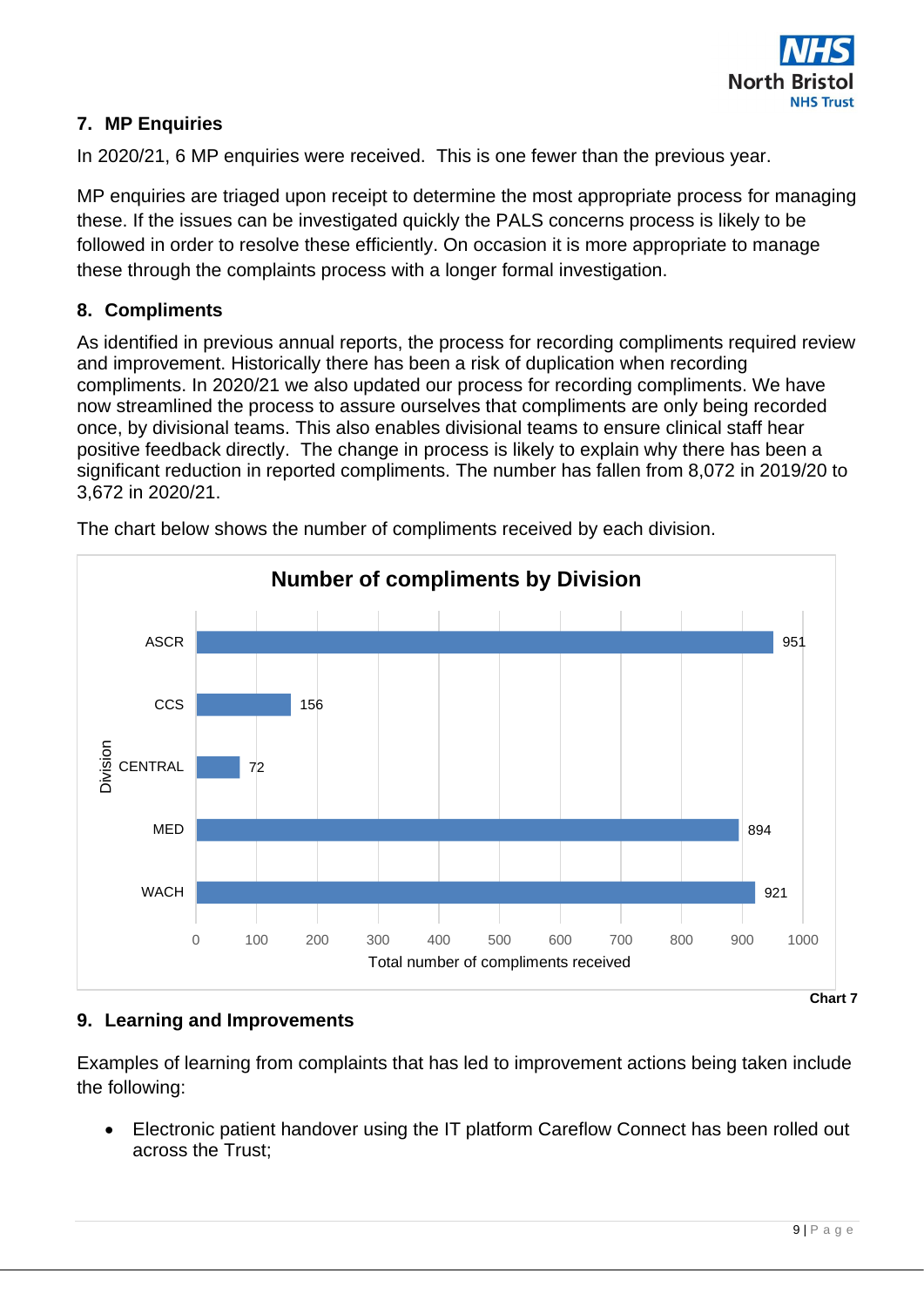

- Additional training has been provided for nursing staff working in the Recovery area to ensure that they are all competent in drain removal;
- Changes to Patient Information Leaflets regarding operative laparoscopy;
- Simulation Training has been developed and delivered with ward staff to improve communication around infection with patients and relatives.
- Patient Information Bundles have been created; these are attached to the call bell making them accessible to patients of differing abilities. The bundle contains information regarding pressure care prevention, DVT prevention and Wi-Fi log in details.

Whilst we are pleased to be able to demonstrate examples of learning and improvements from complaints and concerns, we acknowledge that we have a lot more work to do in this area. We have identified this as a priority area for 2021/22 to ensure that we have a robust system in place to identify, log and monitor learning and improvements from complaints. We also want to explore how we can ensure transparency and feedback on changes made as a result of complaints. We have begun to address this by updating our webpages to include a 'Why does my feedback matter?' page. On this page we hope to include regular examples of 'you said we did' and case studies demonstrating learning and improvements from complaints.

#### **9.1 Accessibility of the Complaints and PALS Processes**

In May 2020 the complaints and PALS services launched an Equality Monitoring and Diversity Form. This is to help ensure equal access to the services and fair treatment. We also want to understand whether there are any equality and diversity trends in the issues raised through complaints and concerns.

We have used this information to underpin a project 'Making it Easy to Give Feedback'. This project was intended to improve access to the complaints and PALS services so patients, their carers or relatives can easily find out how to raise a complaint or their concerns.

Working in collaboration with a patient partner and our communications team we have successfully updated the information on our website to be more accessible and user friendly. We have also updated our information leaflet which is now available in easy read and the top languages spoken in Bristol.

Whilst we have seen the positive impact of these changes, we acknowledge that there is still more to be done. In 2021/22 our focus will be on raising awareness of the PALS and complaints services throughout the Trust and, externally within the wider community.

#### **10. Looking ahead to 2021/22**

Despite the impact of the Covid-19 pandemic, we are proud to have achieved most of the objectives and goals we set ourselves for 2020/21. We successfully launched a new policy and toolkit, improved the accessibility of our website and written information. We also relaunched the Complaints Lay Review Panel and introduced auditing and compliance monitoring for complaints.

One objective we couldn't meet due to the Covid-19 pandemic was to increase the visibility and reach of PALS. We wanted to raise awareness of our services through networking with